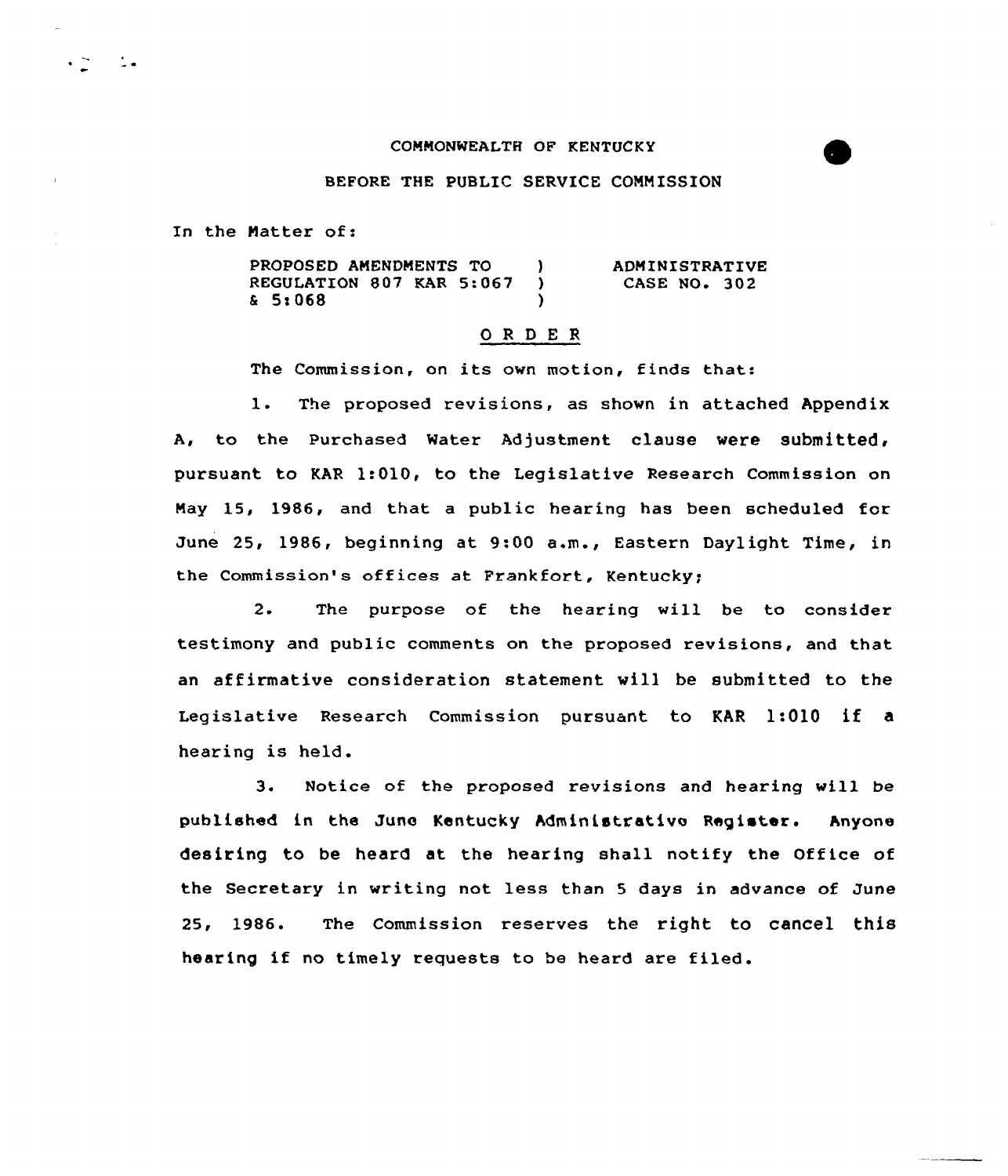IT IS THEREFORE ORDERED that <sup>a</sup> hearing be and it hereby is scheduled for June 25, 1986, beginning at 9:00 a.m., Eastern Daylight Time, in the Commission's offices at Frankfort, Kentucky.

Done at Frankfort, Kentucky, this 12th day of June, 1986.

PUBLIC SERVICE COMMISSION

re MULLLauf

ATTEST:

Secretary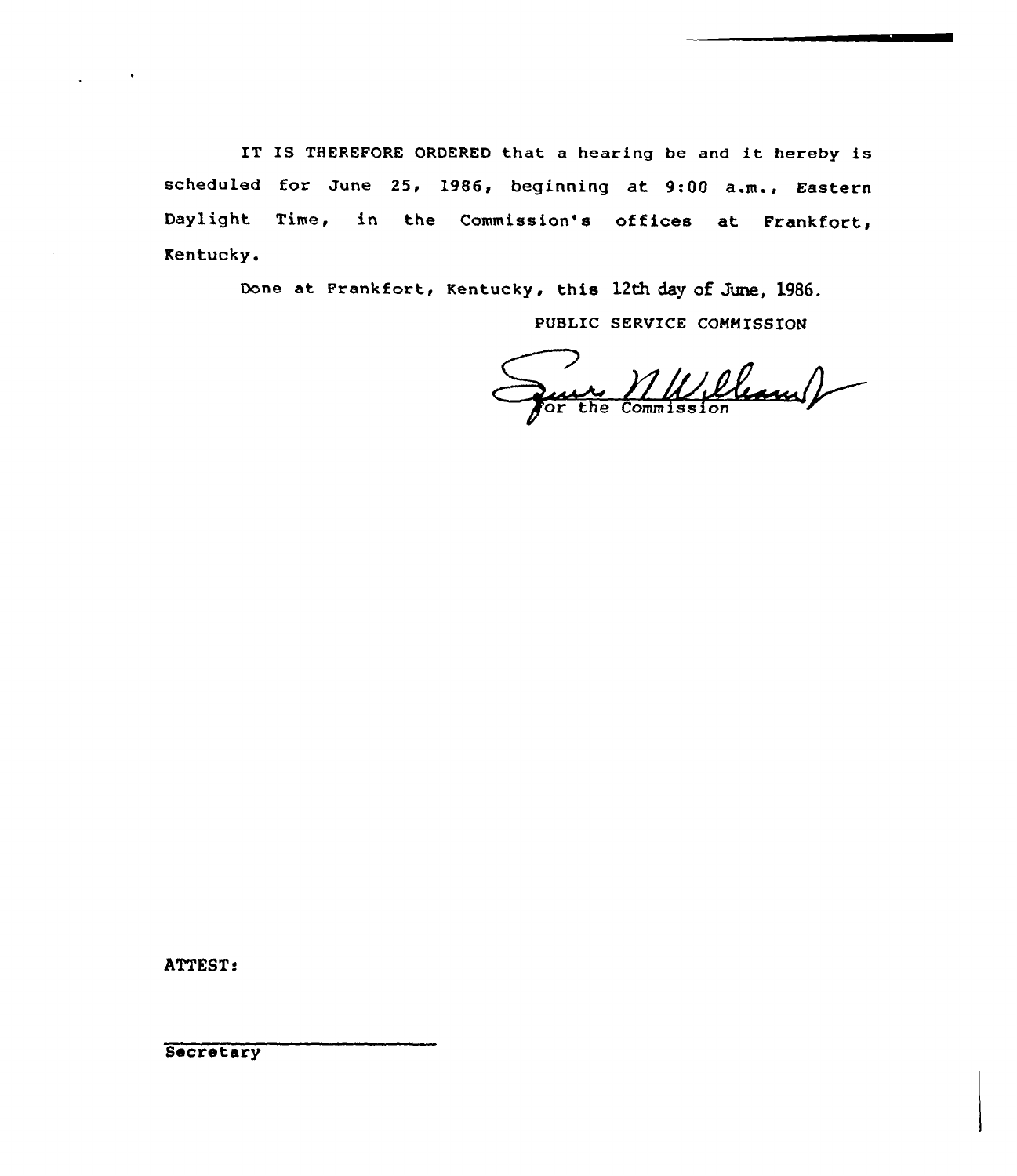Tiering: was tiering applied? No. This regulation was signified: no. ints regulation<br>concerns eligible disabled population of the<br>commonwealth. Tiering is not applicable when<br>regulations pertain to individuals.

#### EDUCATION AND HUMANITIES CABINET **Oepartment of Education** Office of Vocational Rehabilitation (Proposed Amendment)

#### 706 KAR 1:020. Independent living plan.

RELATES 70: KRS 156.010, 156.035, 163.140, 163.160

PURSUANT TO: KRS 156.035, 156.070, 163.140

NECESSITY AND FUNCTION: Title VII, Part A, p.L. 93-112, as amended, requires the submission of a Three (3) Year State Plan for Independent Giving Rehabilitation Services, to the<br>Secretary, Department of Education. The plan<br>aust be approved in order for a state to be aust be approved in order for a state to be<br>eligible for grants from the allotment of funds<br>under Title VII, Part A, of the Rehabilitation<br>gat of 1973, P.L. 93-112, as amended by P. L.<br>93-516, P. L. 95-602 and P. L. 98-22 and 163.160.

Section 1. Pursuant to the authority vested in the Kentucky State Board of Education by KRS<br>156.035 and 163.140, the Kentucky State Plan for Independent Living Rehabilitation Services for the period October 1, 1984 through September 30, 1987 is presented herewith for filing with the Legislative Research Commission, and<br>incorporated by reference, as revised May 7.<br>1986 [amended July 2, 1985]. This plan describes how federal funds will be utilized to provide services for independent living to individuals with disabilities so severe that they presently do not have potential for employment, and a copy of said plan can be obtained from the Office of Vocational Rehabilitation, Department — of Education.

ALICE McDONALD, Superintendent

ALICE McDONALD, Superintendent<br>FILED WITH LRC: May 7, 1986<br>FILED WITH LRC: May 14, 1986<br>PUBLIC MEARING SCHEDULED: A public hearing has<br>been scheduled on June 24, 1986, at 10 a.m.,<br>EDT, in the State Board Room, First Floor, vishing to attend and testify shall contact in riting: Laurel True, Secretary, State Board of ducation, First Floor, Capital Plaza Tower, rankfort, Kentucky 40601, on or before June 19, 986. If no requests to testify have been<br>eceived by that date, the above regulation will e removed from agenda.

#### REGULATORY IMPACT ANALYSIS

lency Contact Person: Kathy Williams (1) Type and number of entities affected: (a) Direct and indirect costs or savings to ose affected: Regulations pose affected: Regulations pose<br>dependent living rehabilitation<br>prided to Kentuckians with pertain to services with severe

disabilities. At this time, we cannot estimate the number of persons who will be served.

ţ

 $\mathbb{C}$ 

 $\mathbf{r}$ 

Ă

1. First year: None

2. Continuing costs or savings: None

3. Additional factors increasing or decreasing costs (note any effects upon competition): None (b) Reporting and paperwork requirements: No

additional reporting or paperwork requirements. (2) Effects on the promulgating administrative body: Monies for this program are based on 90/10 match with the United States Department of<br>Education, Rehabilitation Services Administration.

(a) Direct and indirect costs or savings:

1. First year: None 2. Continuing costs or savings: Cost at 10%<br>state match for total grant award is estimated

at \$19,333 - actual not known due to Gramm-Rudman. 3. Additional factors increasing or decreasing

costs: None

(b) Reporting and paperwork requirements:<br>Establishment of independent living system will require paperwork documentation.

(3) Assessment of anticipated effect on state and local revenues: None

(4) Assessment of alternative methods; reasons why alternatives were rejected: No alternatives<br>possible per KRS Chapter 13A.

(5) Identify any statute, administrative<br>regulation or government policy which may be in conflict, overlapping, or duplication:

(a) Necessity of proposed regulation if in<br>conflict: None identified.

(b) If in conflict, was effort made to harmonize the proposed administrative regulation with conflicting provisions: Not applicable.

(6) Any additional information or comments: Not applicable.

#### Tiering:

Was tiering applied? No. This regulation<br>concerns independent living rehabilitation services to Kentuckians with severe<br>disabilities. Tiering is not applicable when<br>regulations pertain to individuals.

## PUBLIC PROTECTION AND REGULATION CABINET Public Service Commission (Proposed Amendment)

807 KAR 5:067. Purchased water adjustment for arivately-owned utilities (clause).

RELATES TO: KRS Chapter 278

PURSUANT TO: KRS 278.030(1), 278.040(3)<br>NECESSITY AND FUNCTION: KRS 278.030(1)

provides that all rates sharged (received) by a water utility subject to the jurisdiction of the Public Service Commission shall be fair, just and reasonable. This regulation prescribes the requirements under which a privately-owned water requirement a purchased water<br>adjustment [clause] designed to recover the<br>actual [increased] costs of water purchased],<br>where the water utility is not financially able to absorb an increase from its supplier).

Section 1, Water Utility Base Rate, The<br>supplier's rate in effect immediately prior to the most recent increase shall be considered, the base rate.

Section 2, [1.] Application for Change in Base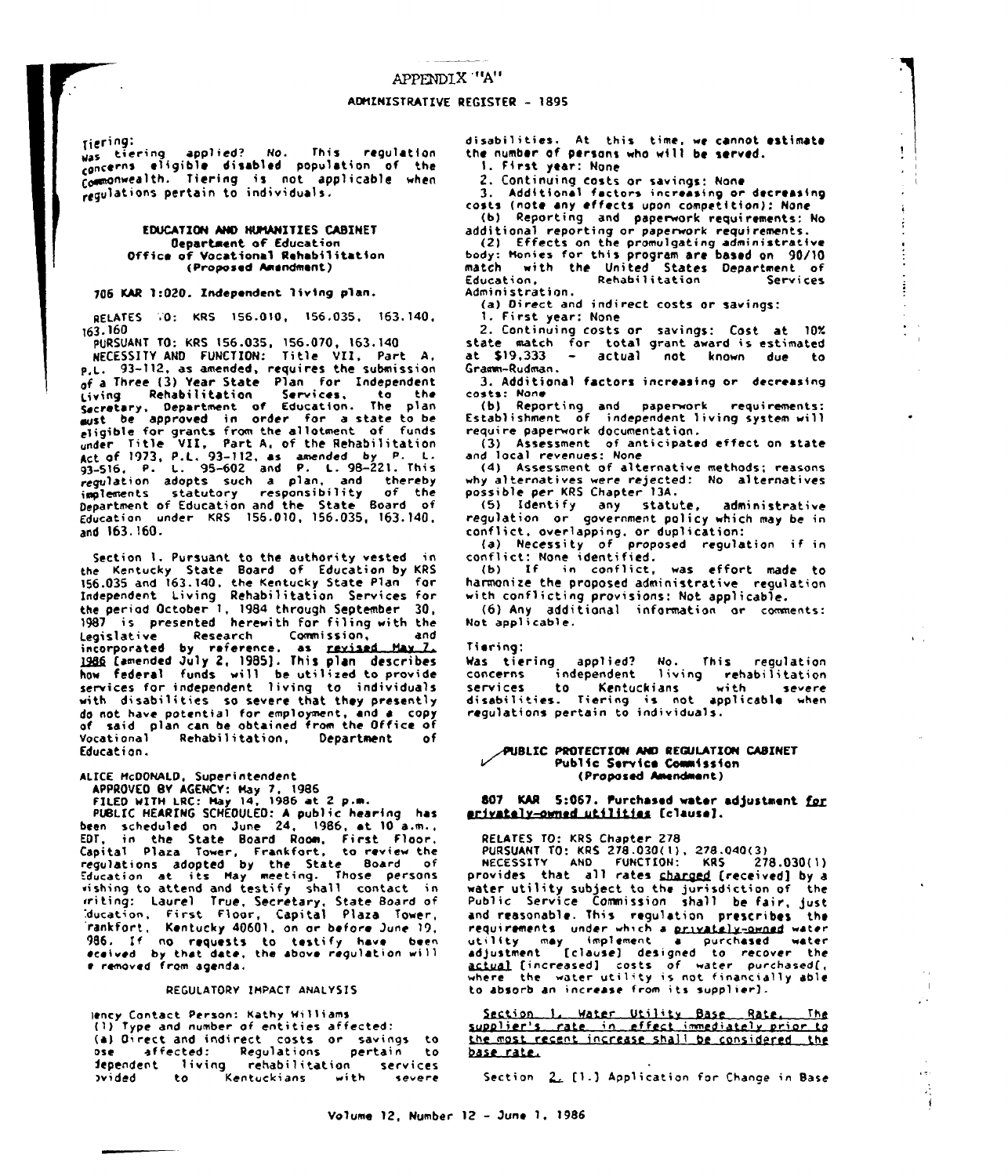Rate. [The rates a water utility is currently authorized to charge its customers are based upon the wholesale cost of water to that water utility pursuant to valid contracts or wholesale tariffs on file with the commission.] (1) for<br>purposes of a purchased water adjustment (clause). the supplier's (this wholesale) rate as defined in Section 1 of this regulation shall considered as the base rate for purchased be water and any increase or decrease in the base rate shall be considered the changed rate.

(2) [(1)] In the event there is an increase change) in the supplier's base rate, and the utility determines that it is necessary \_to adjust its rates so as to pass the increase on<br>to its customers, the utility shall file with<br>the commission the original and eight (8) copies of a completed application for purchased water adjustment in the form set forth in Section 6 of this regulation. All exhibits designated therein be filed with the application and shall be must considered a part of the application. (the following information:]

[(a) A copy of the wholesale supplier's tariff effecting a change in the base rate and a<br>statement from the wholesale supplier's from the wholesale supplier's evidencing the effective date of the changed rate:)

[(b) A detailed statement of water purchased under the base rate for a twelve (12) month<br>period ended within ninety (90) days of the filing date and showing billing both under such base rate and also under the changed rate; ]

[(c) A detailed statement of water sold for the same twelve (12) month period.)

[(d) A balance sheet and statement of<br>operating expenses and revenues for the most recent twelve (12) month period for which that information is available; )

[(e) In the event of an increase only, evidence that the water utility has notified its customers of the proposed rate revision;]

[(f) Revised tariff sheets reflecting the rates the applicant proposes to charge; and]

[(a) Such other information as the commission may request for a proper determination of the purchased water adjustment.]

[(2) The commission may require that the balance sheet and statement of expenses and revenues furnished pursuant to subsection (1)(d) of this section be updated to within ninety (90) days of the filing of an application and that the updated information corresponds to the same twelve (12) month period as the water purchased information furnished pursuant to subsection  $(1)(b)$  of this section.]

Upon receipt of all the necessary  $f(3)$ information, the commission will review the effect of the changed rate upon the applicant's operations and if an increase is proposed determine whether all or a part of the increase can be absorbed by the applicant. An applicant shall not implement its proposed revised rates until the commission issues an order authorizing applicant to adjust its rates. If an the l adjustment is authorized, the supplier's changed rate shall become the supplier's base rate for use in future applications.)

131 ((4)] An applicant shall not implement its proposed rates until the commission issues an order authorizing the applicant to adjust its rates, The maximum amount of the adjustment so ordered shall not produce revenue adjustments greater than the difference between the<br>purchased water billed at the base-rate-and-the

purchased water billed at the changed rate. Where the applicant's unaccounted for water lots is determined to be greater than either fifter, (15) percent or the percent expressly allowed in the applicant's last rate case, water purchase as defined in subsection (1)(b) of this aection unaccounted-for water loss found reasonable.

the applicant shall notify its customers of the proposed rate increase. The notice frequired by<br>subsection (1)(e) of this section] may be - bel accomplished by a bill insert or by publication once a week for three (3) consecutive weeks in newspaper of general circulation. Such notice shall set out the rates proposed to be charged by the applicant to its customers and shall contain the following language: "The rates contained in this notice are the rates proposed<br>by (name of utility), However, the Public Service Commission may order rates to be charged that differ from these proposed rates. Such<br>action may result in rates for consumers other than the rates in this notice."

Section 3. [2.] Calculation of the Purchased water Adjustment. If a change is made in a base<br>rate charged to a water utility by its supplier(s), the unit charges of the utility's<br>
(wholesale) tariff shall be increased or<br>
decreased by a purchased water adjustment calculated as follows:

(1) Water purchases shall be computed at the supplier's base rate and the supplier's changed rate using a period of twelve (12) calendar months ending within ninety (90) days of the filing date of the application (preceding the month of the effective date of the supplier's rate change). The difference between these<br>amounts shows the total change in the applicant's purchased water costs.

(2) The total change in purchased water costs shall be divided by the actual number of cubic feet or gallons sold, yielding the purchased<br>water adjustment expressed in cents per cubic<br>feet or gallons, unless the applicant's<br>unaccounted-for water loss exceeds either fifteen (15) percent or the percent allowed in the applicant's last rate case.

(3) In instances where the water loss exceeds fifteen (15) percent and no reasonable<br>percentage has been determined in its last rate case. the actual water sales shall be divided by eighty-five (85) percent yielding the maximum allowable water purchases. Where a reasonable allowable water purtnesss. monder loss was<br>gereentage of unaccounted-for water loss was expressly determined in the applicant's rate case. the actual water sales shall be divided by (100 percent minus the percentage found reasonable) visiding the maximum allowable water purchases. The maximum allowable water<br>purchases shall then be multiplied by the supplier's base rate and the changed rate. **Ihe** difference between these amounts will be [change<br>in cost per cubic foot or gallons, yielding] the total allowable change in the applicant's<br>purchased water casts. The total allowable<br>change shall then be divided by the actual<br>number of cubic feet or gallons sold, yielding the purchased water adjustment expressed cents per cubic feet or gallons.

Section 4. [3.] Procedure for Distribution of Refunds from Suppliers. In the event a water utility receives a refund from its supplier for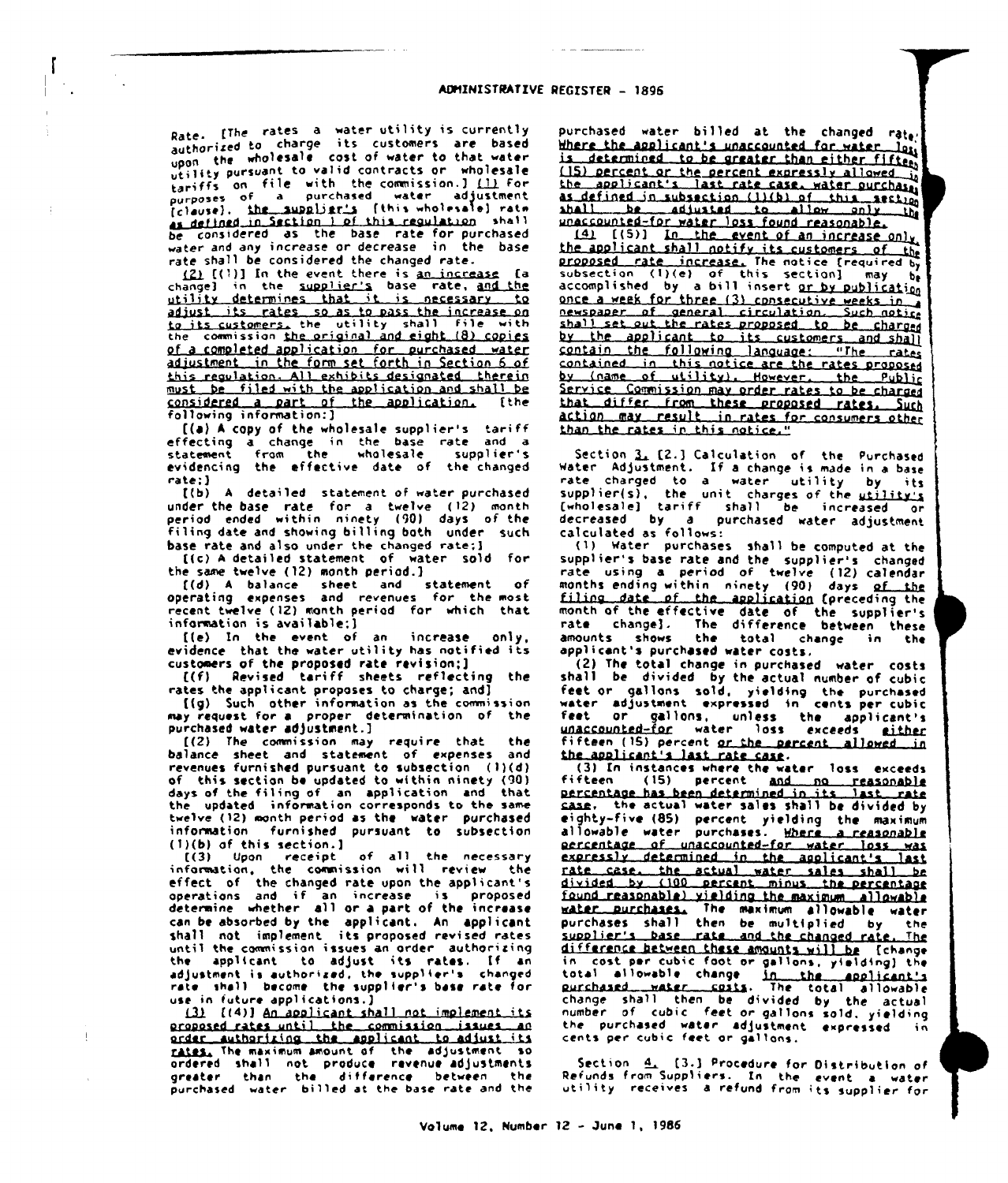amounts previously paid, the water utility shall inmediately apply to the commission for<br>authority to make adjustments on the amounts charged customers' bills under this regulation as follows:

(1) The total refund received by the water<br>utility shall be divided by the number of cubic<br>feet or gallons of water the water utility estimates it »i]1 sell to its customers during (2) month period beginning with the first day of the month following receipt of the refund, yielding the refund factor to be applie against each cubic foot <u>or gallon</u> of water sold thereafter.

(2) Effective with meter readings taken on and after the first day of the second month following receipt of the refund, the water<br>utility will reduce by the refund factor any purchased water adjustment that would otherwise be applicablc during the period. The period of reduced purchased ~ater adjustment shall be adjusted, if necessary, in order to mast near)y approximate the total amount to be refunded. Thc water utility shall make full distribution of the refund within two (2) months.

(3) In the event a water utility receives a large or unusual refund, the water utility may apply to the commission for a deviation from the procedure for distribution of refunds specified herein.

[Section 4. Water Utility Tariffs. Every water utility that makes an appli cation under Section <sup>1</sup> shall have <sup>a</sup> tariff on file with the caemrissian containing a purchased water adjustment clavse conforming ta this regulation.]

Section 5. Procedure for Decrease in Purchased Hater Costs. In the event a water utility receives a decrease in the rates charged it by its supplier, the purchased water adjustment shall be determined by the same procedure as set out in Section 3 of this regulation and the utility's rates to its customers reduced accordingly.

Section 6. Form of Application for Purchased Hater Adjustment. Applications for purchase water adjustments shall be in substantially the<br>fallowing form, shall contain all information<br>requested and shall be accompanied by all exhibits designated therein. Conies of forms for use in making such applications may be obtained from the commission upon request.

APPLICATION FOR RATE ADJUSTMENT BEFORE THE PUBLIC SERVICE COMMISSION OF KENTUCKY For Purchased Mater Adjustment Pursuant to 807 KAR 5:067

Name of Utility

| Business Mailing Address<br>Telephone Number                                                        |        |  |
|-----------------------------------------------------------------------------------------------------|--------|--|
| Area Code                                                                                           | Number |  |
| NAME. TITLE, ADDRESS and TELEPHONE NUMBER of the<br>person to whom correspondence or communications |        |  |

eerson to whom carrespondence or communication<br>concerning this application should be directed:

| NAME         |  |
|--------------|--|
| <b>TITLE</b> |  |

ADDRESS

TELEPHONE NUHBER Area Cods

**Number** 

 $\vdots$ İ

## Sianaturc

## I. Basic Information

 $MOTICE: 11$  This application must be completed in its entirety and will not be considered until all required information has been filed with the Comission.

(2) The purchased water adjustment is designed<br>for the purpose of providing a mechanism (whereby a utility may recover the actual costs of water ourchascd anlv. No other increases in casts wil'1 be considered within this application nor is any change in rate design permissible under this reaulatian.

(3) Eight (8) copies of the application and exhibits must be filed. The application and any additional information that may be requested shall be addressed and/or-submitted-to: Public<br>Service Commission, 730 Schenkel Lane, P.O. Box 615 frankfort. Kentuckv 40601.

Has this application been filed for purposes of an increase in rates. decrease in rates or a refund?

Increase \_\_ Decrease \_\_ Refund \_\_

What is the amount of the increase. decrease. or refund?

£.

Total revenue change

Purchased water adjustment compared cubic foot or aallnn as determined in Item 10(c).

3. (a) Names of all wholesale suppliers and the base rate and chanoed rate of each. In the<br>event the water purchased is billed by the<br>supplier on other than a flat rate schedule. the entire rate schedule must be shown. Attach additional sheets if needed.

| Supplier | <b>Base Rates</b>                                                              | Changed Rates |
|----------|--------------------------------------------------------------------------------|---------------|
|          | بالتاريب وإنجالهم والمتجدد والتالي والتواف والتواجد والمتاسب والتاريخ والتاريخ |               |
|          |                                                                                |               |
|          |                                                                                |               |
|          |                                                                                |               |

(b) <sup>A</sup> canv af the wha)esa)s sunnlter's tariffs. ordinances. nr other documents establishing both the base supplier rate and the chanaed suan)ter rate are 'attached es Exhibit ta this enolicatian.

(c) A capy of the supplier's statement to the utility showing the effective date of the changed rate is attached as Exhibit \_\_ to this application.

4. (a) Has the utility provided appropriate notice to its customers bv either e bill insert. or bv nub) icatian in accordance «tth the provisions of 807 KAR 5:067. Section 2(4).

#### Yes... **Ho**

 $\frac{1}{100}$  A copy of the utility's notice to it customers is attached as Exhibit ...... ... enn)(cat'ian,

5. Revised tariff sheet(s) showing the rates<br>proposed to be charged by the utility to it: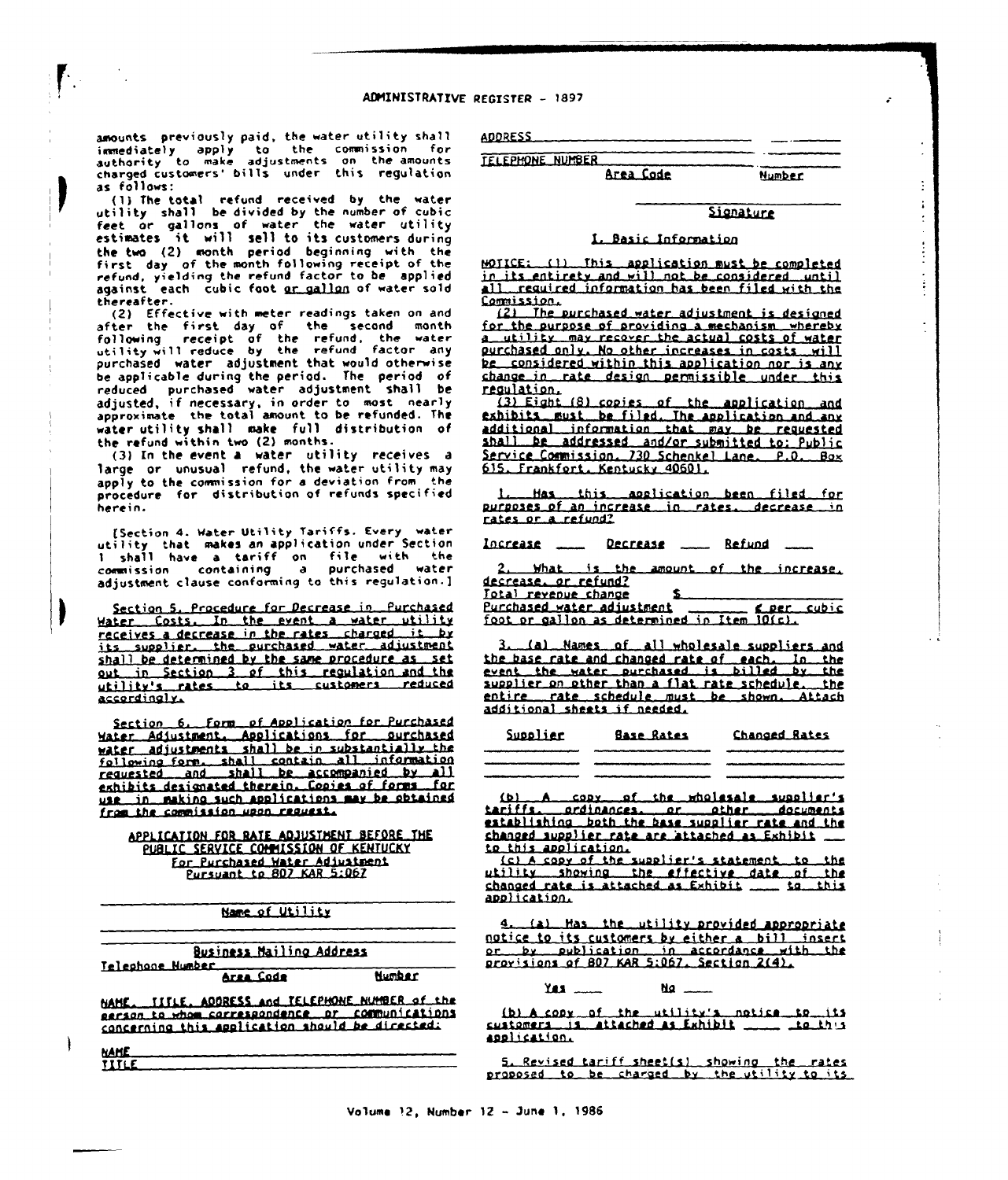customers is attached as Exhibit ... to this application.

Note: The revised tariff sheet(s) must show the rates proposed to be charged by the utility<br>for each customer class in the form shown in<br>tem 12. The issue date should be the date the<br>application is filled with the commission. The effective date will be the date of the commission's order in this case. In the event the proposed tariff is correct and approved as<br>filed, no further tariff forms will be required.<br>The effective date, case number and order date will be completed by commission staff and a<br>stamped copy of the approved tariff sheet will be returned to the utility for its files. Each sheet must be signed by the officer authorized

The 12-month period used to calculate the 6. 

This test period must end within ninety 1201 days of the date this application is filed.

Water purchases. Where water is purchased  $\mathbf{z}_{\bullet}$ from more than one (1) supplier. purchases from each supplier must be shown separately. Where water is purchased from a supplier through more than one (1) meter and bills are computed individually for each meter, purchases should also be shown separately for each meter. Attach additional sheets if necessary.

| SUPPLIER'S NAME | <b>Meter</b><br><b>No.</b> 1 | TOTAL GALLONS PURCHASED<br>Meter<br>No. 2 | Meter<br>No. 3 |
|-----------------|------------------------------|-------------------------------------------|----------------|
|                 |                              |                                           |                |
|                 |                              |                                           |                |
|                 |                              |                                           |                |
| <b>TOTAL</b>    |                              |                                           |                |

Water sales, Total gallons sold during 8. 12-month test period

2. Maximum allowable callons. The maximum<br>allowable gallons upon which the purchased water<br>adjustment may be based shall be determined in one of the following ways:

(a) Where a reasonable unaccounted-for water loss was expressly determined in the utility's last general rate case and actual<br>unaccounted-for-water-loss exceeds the percent found reasonable, the water sales shall be divided by (100 percent minus the percent found<br>reasonable), vielding, the maximum allowable<br>gallons to be entered in Item 10(a) or (b).

(b) Where no reasonable unaccounted-for. **MALEC** loss was expressly determined in the utility's last general rate case and the actual water loss exceeds 15 percent, the water sales shall be<br>divided by 85 percent and the resulting gallons entered in Item 10(a) or (b).

<u>Mhere ag ceasonable water loss.</u>  $(c)$ **RAS** expressly determined in the utility's last water loss is less than 15 percent. the actual<br>gallons of water purchased shall be entered in  $item 10(a) or (b).$ 

10. Allowable change in surchased water costs.

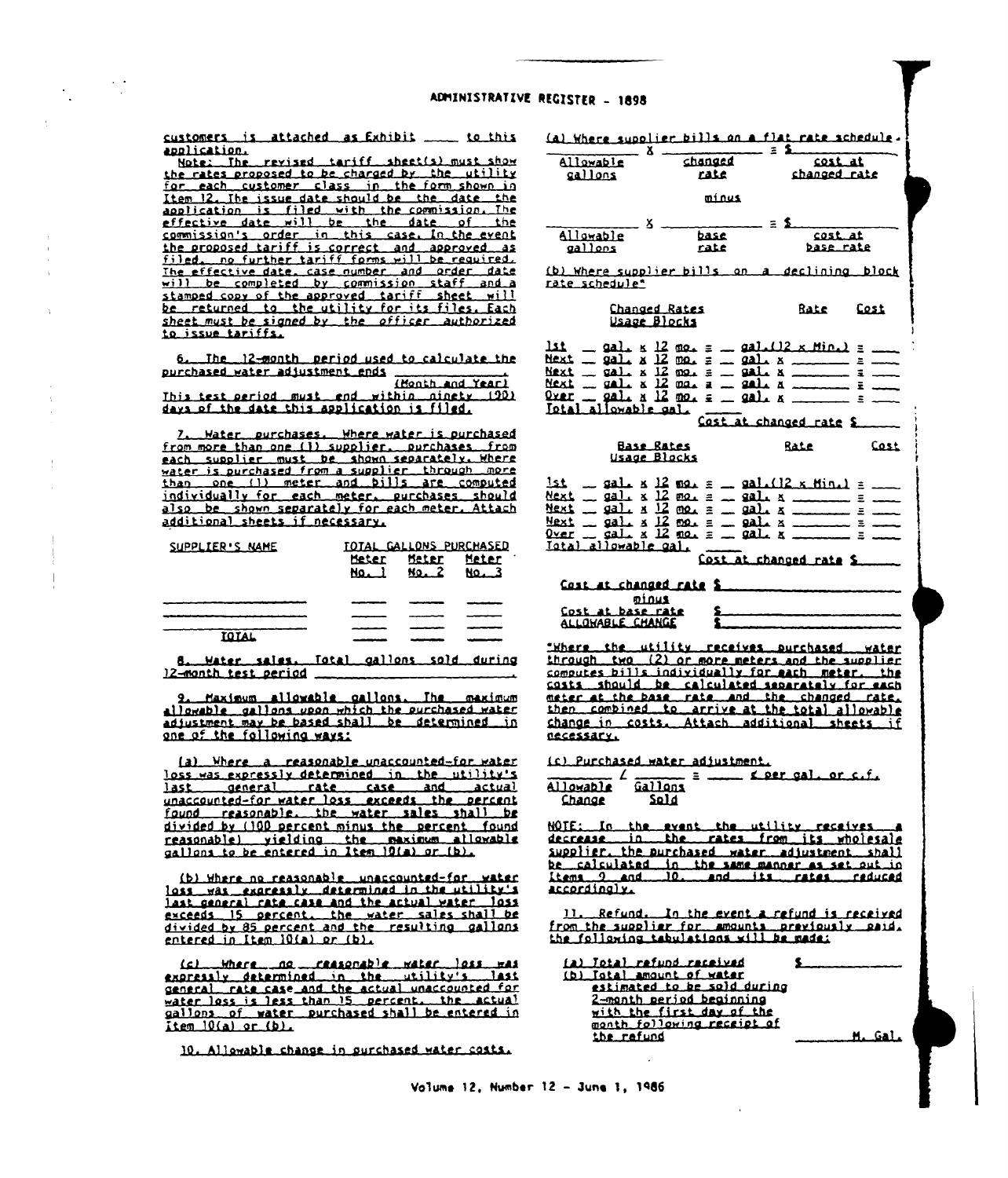(c) Refund factor unit of water sold (Item (a) divided by Item (b)) (d) The refund factor may be

adjusted in the final month to more accurately reflect the amount to be refunded.

12. Form for filing Rate Schedules for  $-$ 

(Community, Town or City  $P.S.C.$  No.

SHEET NO.

CANCELLING P.S.C. NO.

Name of Issuing Corp.

SHEET NO.

## CLASSIFICATION OF SERVICE

RATE PER UNIT

|             | DATE OF ISSUE ______                                             | DATE EFFECTIVE _____<br>$\frac{1}{2}$ iiiie $\frac{1}{2}$ |  |  |
|-------------|------------------------------------------------------------------|-----------------------------------------------------------|--|--|
| $ISSUED_BT$ | Name of Officer<br>Issued by authority of an Order of the Public |                                                           |  |  |
| dated       | Service Commission of Kentucky in Case No.                       |                                                           |  |  |

RICHARD D. HEMAN, JR., Chairman ROBERT M. DAVIS, Secretary

APPROVED BY AGENCY: May 15, 1986<br>FILED WITH LRC: May 15, 1986 at 11 a.m.

PUBLIC HEARING SCHEDULED: A public hearing on this regulation will be held on June 25, 1986 at<br>9 a.m., EDT, in the Public Service Commission Hearing Room No. 1 on Schenkel Lane in<br>Frankfort, Kentucky. Those interested in<br>attending this hearing shall contact: Forest H.<br>Skaggs, Secretary, Kentucky Public Service Post Office Box 615, Frankfort,  $Comm<sub>1</sub>$  is  $ion.$ Kentucky 40602.

REGULATORY IMPACT ANALYSIS

Agency Contact Person: Barbara Jones (1) Type and number of entities affected:<br>Privately-owned water utilities that purchase water. 70, potentially.

(a) Direct and indirect costs or savings those affected: Shorter period savings - \$50.000 and Absorption test savings - \$100,000.<br>1. First year: Shorter period savings =

\$100,000 and absorption test savings  $= $200,000$ .

2. Continuing costs or savings: Same<br>3. Additional factors increasing or decreasing

costs (note any effects upon competition): None

Costs those any extra paperwork requirements:<br>Decreases accounting and paperwork requirements and<br>eliminates financial statements as filing requirements in response to industry comments.

(2) Effects on the promulgating administrative body: Decreases PSC review period and avoids information request.

(a) Direct and indirect costs or savings:<br>Decreases PSC review period and avoids information request.

1. First year: Will free up time of staff person assigned to case.

2. Continuing costs or savings: Same<br>3. Additional factors increasing or decreasing costs: None

(b) Reporting and paperwork requirements: Simplified order and fewer information requests.

(3) Assessment of anticipated effect on state and local revenues: None

(4) Assessment of alternative methods: reasons why alternatives were rejected: No alternatives would pass through these purchased water costs<br>on a more expeditious basis, except automatic<br>pass through. Automatic pass through rejected to interests of ratepayer as well as protect

proces<br>utility.<br>'5) Identify any statute, administrative regulation or government policy which may be in conflict, overlapping, or duplication: None

(a) Necessity of proposed regulation if in conflict:

(b) If in conflict, was effort made to<br>harmonize the proposed administrative regulation with conflicting provisions:

(6) Any additional information or comments: **None** 

#### Tiering:

Was tiering applied? No. Reduction of filing requirements and cost savings as discussed<br>previously should be available to all utilities that purchase water, whatever their size. A<br>distinction has been drawn, however, between<br>privately-owned water utilities and water districts or associations based upon HB 810.

## PUBLIC PROTECTION AND REGULATION CABINET Department of Housing, Buildings and Construction (Proposed Amendment)

815 **KAR** 20:030. License application: gualifications for examination. qualifications for examination, examination<br>requirements, expiration, renewal, revival or rainstatement of licenses (examination).

RELATES TO: KRS Chapter 318

PURSUANT TO: KRS 13.082, 318.010, 318.020.

18.040. 318.050, 318.054<br>WECESSITY AND FUNCTION: KRS 318.040 requires<br>the Department to conduct examinations for master and journeyman plumber applicants. This regulation relates to those reguirements and the Fexa required. It also relates to the time.<br>also relates to the time.<br>also and methods of examinations. (KRS 318.050<br>was amended by the 1976 General Assembly to<br>eliminate the fixed fees for such examinations<br>as was shown i now has the authority to set such fees by regulation.]

Section 1. Applications for Examination for Master or Journeyman Plumber's Licenses.<br>Applications for <u>examination for</u> master or<br>journeyman plumber's licenses shall be submitted to the Department of Housing, Buildings and Construction on forms furnished by the department. Each 'application shall be properly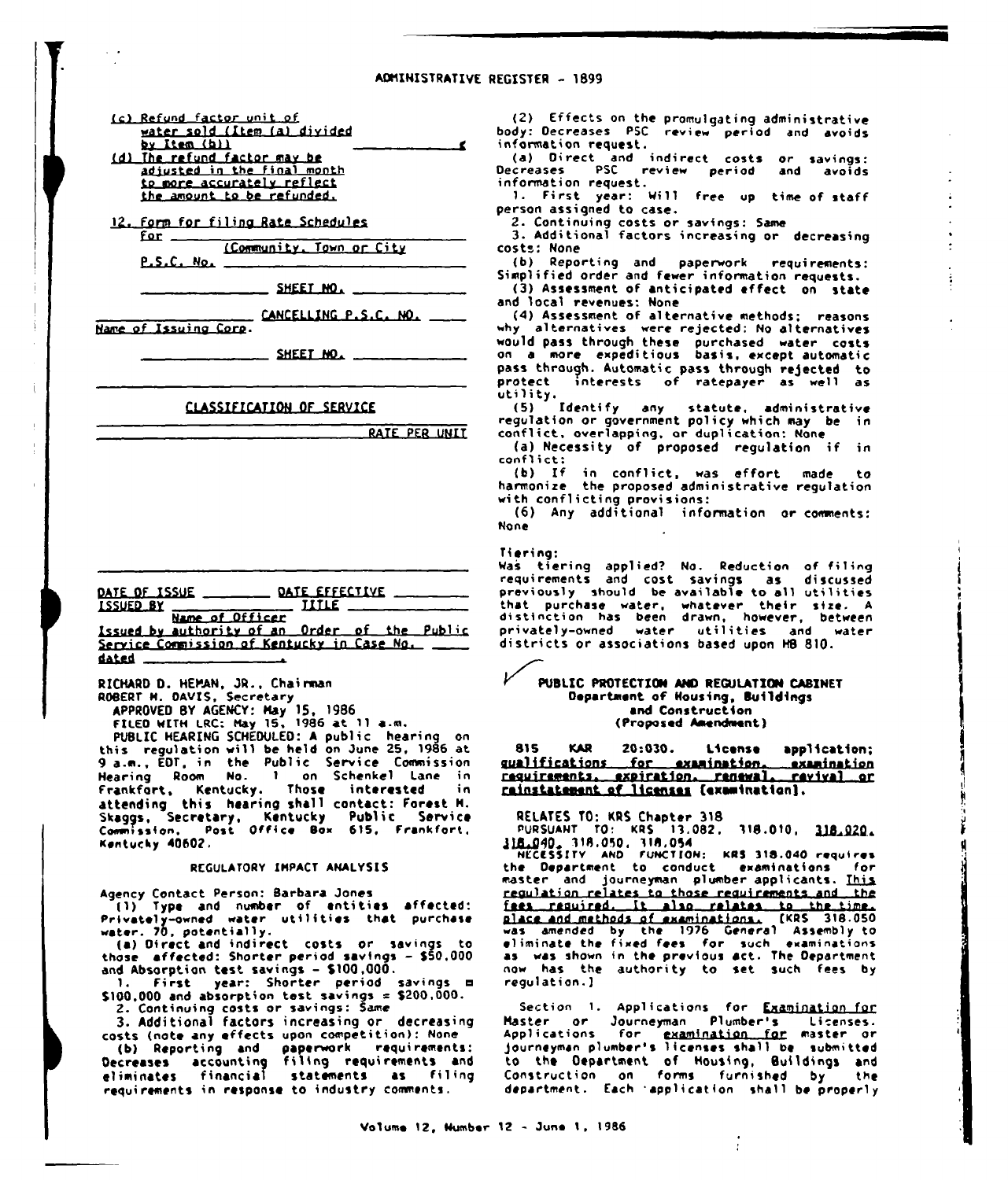notarized and accompanied by a Fee of S100 if for a master plumber's license or twenty-fiv (25) dollars if for <sup>a</sup> journeyman plumber's license. A signed photograph of the applicant not less than two (2) inches square nar )argcr than four  $(4)$  inches square taken within two  $(2)$ <br>years shall accompany each application. shall accompany each application. Application fees shall be submitted at )east two (2) «ceks prior to the date of examination and remitted by post office or express money order,<br>bank draft or certified check payable to the Kentucky State Treasurer.

Ţ.

Section 2. Examinations For Haster or Journeyman Plumber's Licenses. {1} Examination oF applicants. Regular examination of applicants for master or journeyman plumber's licenses shall be conducted during the months of February, May, August and November of each year. Special examinations may be conducted at sveh times as the Department of Housing, Buildings and Construction may direct.

{2) Time and place of examination. Nottee af the time and place of examination shall be given by the United States mail at least one (1) week prior to the date of examination to all persons having applications on ftle.

(3) Haterials required for journeyman<br>plumbers' examinations. Applicants for plumbers' examinations. Applicants for<br>journeyman plumber's licenses shall furnish the materials required for the practica) examination. (4) The testing requirements shall be designed

by the State Plumbing Examining Committee and shall be more complex for the master's examination.

Section 3. Renewals of Master and Journeyman Plumber's Licenses. (1) Renewal fees. The annual license renewal fee shall be \$150 for-maste<br>plumbers and thirty (30) dollars: for journeyma p}umbcrs.

(2) Remi ttanee of renewal fees. Renewal Fees shall be remitted by post office or expres money order, bank draft, or certified check payable to the Kentucky State Treasurer.

Section 4. Expiration. Renewa Reinstatement of License. All licenses issue<br>under KRS 318.040 shall expire on June 30 a oreseribed in KRS 318.054.

Section 5. Examination Requirements for Haster Plumber Applicants. Examination for applicant desiring to become licensed as a master plumb shall consist of:<br>(1) Answering

<sup>f</sup> 1) Ans»erina ten (10) ard) aucstions aertainina to basic orinciales nf olumbina the State Plumbina Law. Rcaulatian and Cade (1) Answering ten (10) oral question:<br>rtaining to basic principles of plumbing ans<br>e State Plumbing Law.Regulation.and Code.<br>(2) Answering masay Lype Answers pertaining<br>estions.giving.masay Lype Answers pertaining

aussinoma diving same item answers pertaining Plumbing Law, Regulation and Code.<br>(3) Preparing a drawing from

(3) Preparing a drawing from a sheet flumbing Law. Regulation and Code.<br>(3) Preparing a drawing from a sheet of<br>instruction that describes the number and type<br>of fixture on each floor. The applicant is to draw all stacks, wastes and vents and insert the oroper pipe size required thereon. Oversized<br>piping will be counted aff the same as undersized.

(4) The passing grade for master plumbers sha'll be eiahtv (80) nereent.

Section 6. Examination Requirements for<br>Journeyman Plumber Applicants. Examination for applicants desiring to become licensed as a

والمحافظ للمستنقذ

fourneyman olumber shall consist of:<br>(1) Answering ten (10) oral questi<br>pertaining to basic principles of plumbing

the State Plumbing Law. Regulation and Code.  $(2)$  Answering twenty-five  $(25)$  write (2) Answering twenty-five (25) writter. average average answers pertain to basic principles of plumbing and the State Plumbina Law. Reaulatian and Code.

(3) Prenarina a drawina from a sheet instruction that describes the number and type of fixture on each floor. The applicant is draw all stacks, wastes and vents and insert th aroper pipe size required thereon. Oversize piping will be counted off the same undersized. oper pipe size required thereon, Oversian<br>ping will be counted off the same<br>dersized,<br>(4) Completing a practical section in which

the applicant will properly caulk a cast i soil pipe spigot into a cast iron hub. Soldering<br>six (6) anc-half (1/2) inch copper solder<br>connections and either making a quarter seament dimension. that must fit into a temp a shower pan, from a detailed drawin wiping by hand a solder igint connecting three  $f(3)$  inch lead to a brass caulking ferrule or  $\overline{f}$ three (3) inch to two (2) inch lead wye branch.  $(5)$  The passing grade for journeyman plumbers shall be seventy-five (75) percent.

Section Y. All Master Plumbers and Journeyman<br>Plumbers shall notify the department of the name Plumbers shall notify the department of the name<br>of their business and its address. their employer and his address and any time a change<br>of employment is made.

CHARLES A. COTTON, Commissioner ROBERT M. DAVIS, Secretary

APPROVED BY AGENCY: May 12, 1986<br>FILED WITH LRC: May 13, 1986 at 2 p.m.<br>PUBLIC [HEARING] SCHEDULED: A public hearing on

this regulation will be held on June 23, 1986, at 10 a.m., in the office of the Department of Housing, Buildings and Construction, U.S. 127 South, Frankfort. Kentucky. Those interested in attending this hearing Shall contact: Judith G. Walden, Office of General Counsel, Department of Housing, Buildings and Construction, The 127 Building, U.S. 127 South, Frankfort, Kentucky 40601. If no written requests to appear at the public hearing are received by June 18, 1986, the hearing may be cancelled.

#### REGULATORY IHPACT ANALYSIS

Agency Contact Person: Carl VanCleve

(1) Type and number of entities affected:

- (a) Direct and indirect costs or savings to those affected:<br>
1. First year: None
	-
	-

2. Continuing costs or savings: None 3. Addit{Onal faCtart inCreaSing Or deCreaaing

costs {note any effects upon competition); N/A {b}Reporting and paper»ark requirements: N/A

(2) Effects on the promulgating administrative body;

{a) Direct and indirect costs or savingt:

First year: Hinimal due to time required to complete regulatory impact analysis.

2. Continuing costs or savings: None<br>3. Additional factors increasing or decreasin casts; None

(b) Reporting and paperwork requirements: See Item 2(a)1 above.

(3) Assessment of anticipated effect on state and local revenues: None

{4} Assessmcnt of alternative methods: reasons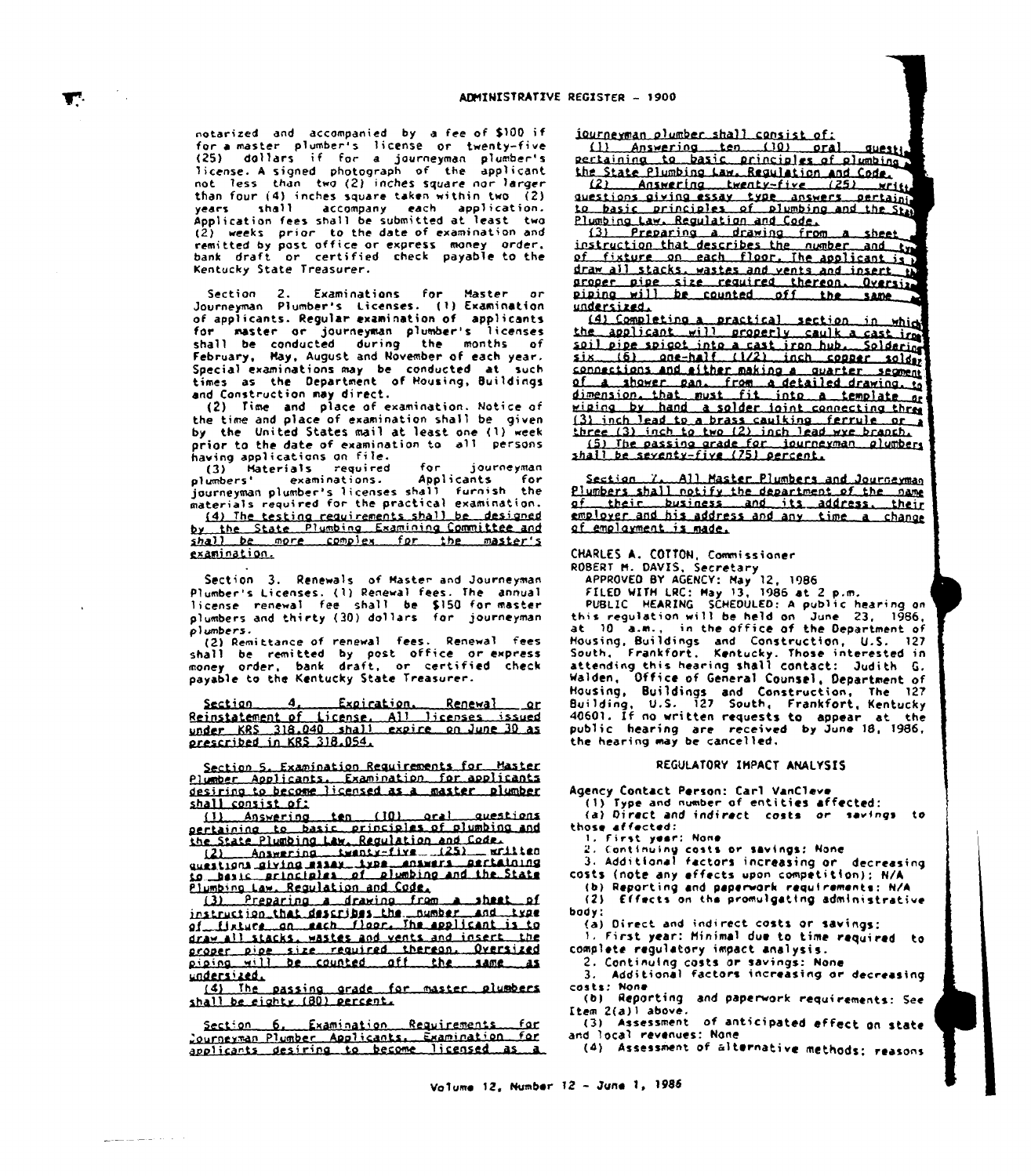why alternatives were rejected: N/A

 $\sim$ 

(5) Identify any statute, administrative<br>regulation or government policy which may be in conflict, overlapping, or duplication:

(a) Necessity of proposed regulation if in conflict: None (b) If in conflict, was effort made to

harmonize the proposed administrative regulation with conflicting provisions: N/A

(6) Any additional information or comments:

Tierina: Was tiering applied? No. N/A

### **CABINET FOR HUMAN RESOURCES** Department for Mental Health and Mental **Retardation Services** (Proposed Amendment)

902 KAR 12:080. Policies and procedures for mental health/mental retardation facilities.

RELATES TO: KRS Chapter 210

PURSUANT TO: KRS 210.010

NECESSITY AND FUNCTION: KRS 210.010 directs the Secretary of the Cabinet for Human Resources the secribe regulations for the institutions<br>under the control of the cabinet. The function<br>of this regulation is to adopt policies and procedures for such institutions.

Section 1. Oakwood Policy Manual. The policies set forth in the February 15, 1986, edition of<br>the "Oakwood Policy Manual" consisting of three (3) volumes relating to the operation of Oakwood ICF-MR Facility are hereby adopted by reference.

Section 2. Hazelwood Policy Manual. The<br>policies and procedures set forth in the May 15. 1986 [October 15, 1985], edition of the "Hazelwood Policy Manual" consisting of two (2) volumes relating to the operation of Hazelwood ICF-HR Facility are hereby adopted by reference.

Section 3. Central State Hospital ICF-MR Policy Manual. The policies and procedures set forth in the September 1, 1985, edition of the<br>"Central State Hospital ICF-MR Policy Manual" consisting of two (2) volumes relating to the<br>operation of Central State Hospital ICF-MR Facility are hereby adopted by reference.

Policy Section 4. Eastern State nospital rules,<br>Manual. The policies and procedures set forth in<br>the April 15, 1986, edition of the "Eastern<br>State Hospital Policy Manual" consisting of<br>the theory (21) volumes relating to the Section 4. Eastern State Hospital twenty-ane (21) volumes relating to the<br>operation of Eastern State Hospital Facility are hereby adopted by reference.

Section 5. Central State Hospital Policy Manual. The policies and procedures set forth in the May [April] 15, 1986, edition of the<br>"Central State Mospital Policy Manual" consisting of nineteen (19) volumes relating to<br>the operation of Central State Hospital Facility are hereby adopted by reference.

Section 6. Western State **Hospital** Palicy Sacrim State Hospital Photography and procedures set forth in<br>the April 15, 1986, adition of the "Western<br>State Hospital Policy Manual" consisting of<br>thirty-two (32) volumes relating to the operation of Western State Hospital Facility are

hereby adopted by reference.

Section 7. Glasgow ICF Policy Manual. The policies and procedures set forth in the periodicies and procedures set forth in the Policy Manual" consisting of twelve (12) volumes<br>relating to the operation of Glasgow ICF<br>relating to the operation of Glasgow ICF Facility are hereby adopted by reference.

Section 8. Western State Hospital ICF Policy Manual. The policies and procedures set forth in the March 15, 1986, edition of the "Western<br>State Hospital ICF Policy Manual" consisting of nine (9) volumes relating to the operation of<br>Western State Hospital ICF facility are hereby adopted by reference.

Section 9. Valta Policy Manual, The policies<br>and procedures set forth in the September 1, 1985, edition of the "Volta Policy Manual"<br>consisting of one (1) volume relating to the<br>operation of Volta Facility are hereby adopted by reference.

Section 10. Kentucky Correctional Psychiatric<br>Center Policy Manual. The policies and<br>procedures set forth in the April 15, 1986,<br>edition of the "Kentucky Correctional<br>Psychiatric Center Policy Manual" consisting of thirteen (13) volumes relating to the operation of Kentucky Correctional Psychiatric Center Facility are hereby adopted by reference.

Section 11. Location of Manuals Referenced in<br>This Regulation. A copy of each manual<br>referenced in this regulation is on file in the Office of the Commissioner for Health Services, 275 East Main Street, Frankfort, Kentucky, and is open to public inspection.

Section 12. Summary of Amendments.

Section 2 is revised as follows:

HAZELWOOD POLICY MANUAL

- $82 3 2$  #15 Velunteer Advisory Council This is a newly established policy in order to develop a more extensive volunteer program, and to involve and educate members of the community as to the mission and function of Hazelwood,
- $87 3 3$  #19 Earthquake Emergency Procedure This is a newly established<br>golicy in order to increase the facility's preparadness for an earthquake.
- $87 6 4$  #2 Mork Activity Advisory Council Ihis is a newly established palicy in order to increase the contacts the Work Activity Center has for obtaining work, and to<br>educate the community as to the<br>mission and surgose of Mazelwood and its Work Activities Center.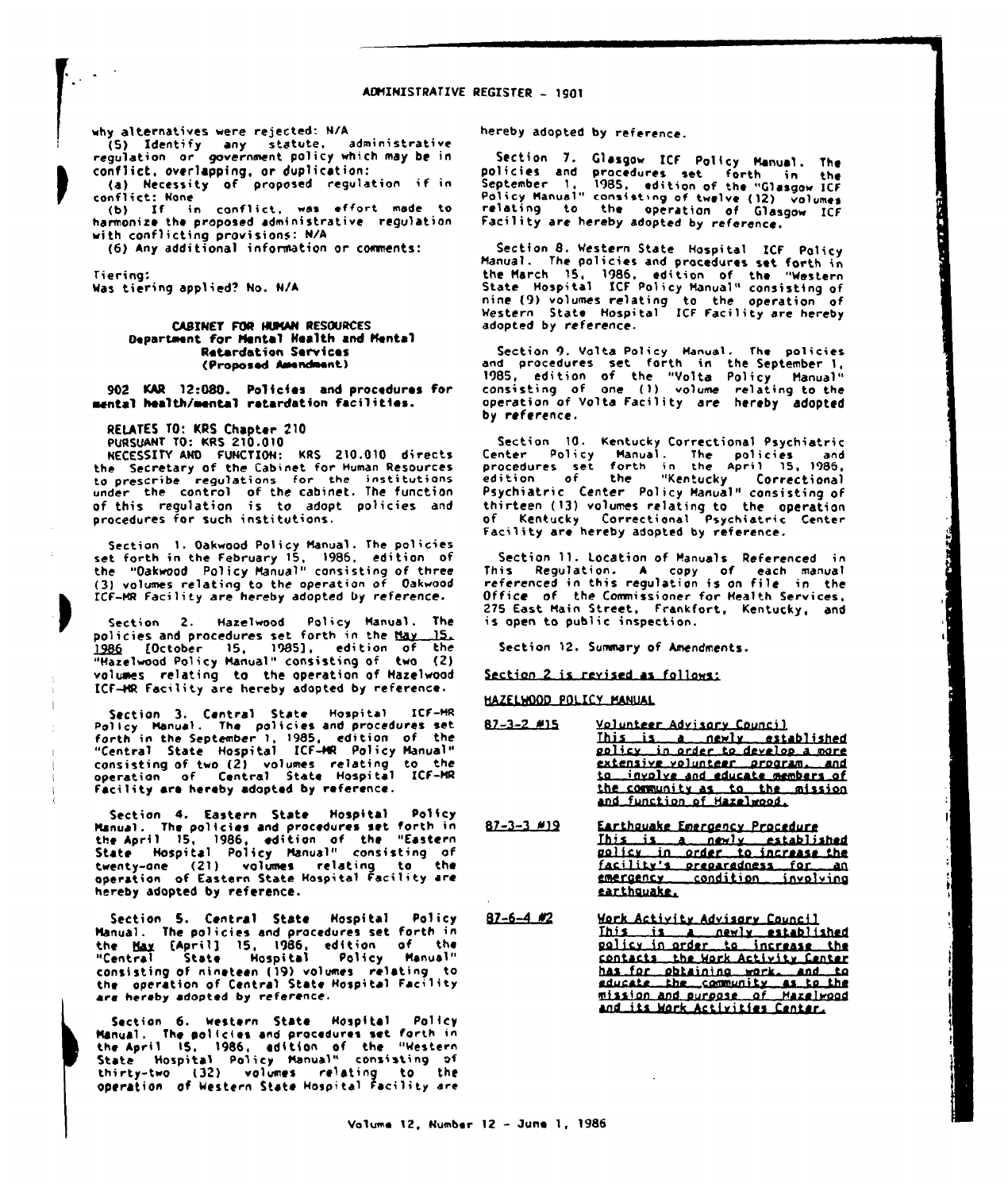request the approval of the School Facility Construction Commission to accumulate credit subject to the availability of funds, for its unused state allocation for a period not to exceed four (4) years. Districts which receive funds in excess of those required to complet the first project may apply those funds to the next priority project on their approved facilit<br>plan. In the event there is insufficient fund to complete the next project, those funds may accumulate as previously outlined. All fund credit accumulated in this manner shall be forfeited at any time that the local district fails to meet the eligibility criteria.

REE KARIBO, Chairman

APPROVED BY AGENCY: Hay 15, 1986 FILED MITN LRC: Nay 15. 1986 at noon.

PUBLIC HEARING SCHEDULED: <sup>A</sup> public hearing has been scheduled at 10 a.m. on June 23, 19B6, in Room 207 Capitol Annex Building, Frankfort. Kentucky 40601. Persons interested in attendin9 this hearing shall contact: Robert E. Spillman, Executive Director, School Facility Construction Commission, Finance and Administration Cabinet. 322 Capital Annex, Frankfort, Kentucky 40601.

## REGULATORY IHPACT ANALYSIS

Agency Contact Person: Robert E. Spillman ( 1) Type and number of entities affected: <sup>2</sup> state agencies and <sup>180</sup> local school districts. (a) Direct and indirect costs or savings to those affected: N/A

l. First year:

2. Continuing costs or savings: 3. Additional factors increasing or decreasing costs (note any effects upon competition):

(b) Reporting and paperwork requirements<br>Reporting requirements will be limited to those districts that receive assistance.

(2) Effects on the promulgating administrative<br>body: Expected to be positive because it<br>establishes procedures for the conduct of its affairs and relationship with the school districts.

(a) Direct and indi rect costs or savings: N/A 1. First year:

2. Continuing costs or savings:

3. Additional factors increasing or decreasing costs:

(b) Reporting and paperwork requirements:

{3) Assessment of anticipated effect on state and local revenues: wi11 provide assistance to local school districts to build facilities based upon need.

l4) Assessment of alternative methods; reasons why alternatives were rejected: Total local<br>management was considered. The legality is questionable and does not give adequate state control.

(5) Identify any statute. administrative regulation or government policy which may be in conflict, overlapping, or duplication: None

(a) Necessity of proposed regulation if in

conflict:<br>(b) If in conflict, was effort made to harmonize the proposed administrative regulatian with conflicting provisions:

(6) Any additional information or consnents:

Tiering:

Was tiering applied? Yes

PUBLIC PROTECTION AND REGULATION CABINET Public Service Commission

807 KAR 5:068. Purchased water adjustment for water districts and water associations.

RELATES TO: KRS Chapter 278

PURSUANT TO: KRS 278.012, 278.015, 278.030(1),<br>278.040(3)<br>NECESSITY AND FUNCTION: KRS 278.030(1)

NECESSITV AND FUNCTION: KRS 278.{)3{){1) provides that all rates charged by a water utility subject to the jurisdiction of the Public Service Commission shall be fair, just<br>and reasonable. This regulation prescribes the requirements under «hich a water district ar a water association may implement a purchased abater adjustment designed to recover the actual costs of water purchased.

Section 1. Water Utility Base Rate. The<br>supplier's base rate in effect immediately prior to the most recent. increase shall be considered the base rate.

Section 2. Applications for Change in Base Rate. {1) For purposes of a purchased water adjustment, the supplier's rate as defined in Section <sup>1</sup> of this regulation shall be considered as the base rate for purchased water and any increase or decrease in the base rate shall be considered. the changed rate.

(2) In the event there is an increase in the supplier's base rate, the water district of water association shall determine the increase cost of water purchased based on the twelve ( 12) month period ending within ninety (90) days inmiediately prior to the effective date of its rate adjustment to its customers. The cost of purchased ~ater shall be calculated at the supplier's base rate and changed rate, as defined in Sections <sup>1</sup> and 2 of this regulation. The difference in costs shall then be divided by the actual number of cubic feet or gallons sold during the same twelve (12) month period,<br>yielding the purchased water adjustment in cent; per cubic foot or gallon unit. This adjustment<br>amount shall be added to all the utility's rate schedules an a per unit basis regardless of the customer class.

(3) In the event there is a decrease in the supplier's rate, the purchased water adjustment shall be calculated in the same manner as set out in subsection (2) of this section and its rates reduced accordingly.

 $(4)$  In the event  $a'$  water district or water association receives a refund from lits supplie for amounts previously paid, the water district or water association shall immediately apply to the commission for authority to make adjustments on the amounts charged customer's bills under this regulation as follows:

(a) The total refund received by the utility shall be divided by the number of cubic feet or gallons of water the utility estimates it will sell to its customers during the two (2) month period beginning with the first day of the month following rcccipt of the refund, yielding the refund factor to be applied against each cubic foot or gallon of water sold thereafter.

(b) Effective with meter readings taken on and after the first day of the second mont following receipt of the refund, the utilit<br>will reduce by the refund factor any purchase water adjustment that would otherwise be applicable during the period. The period of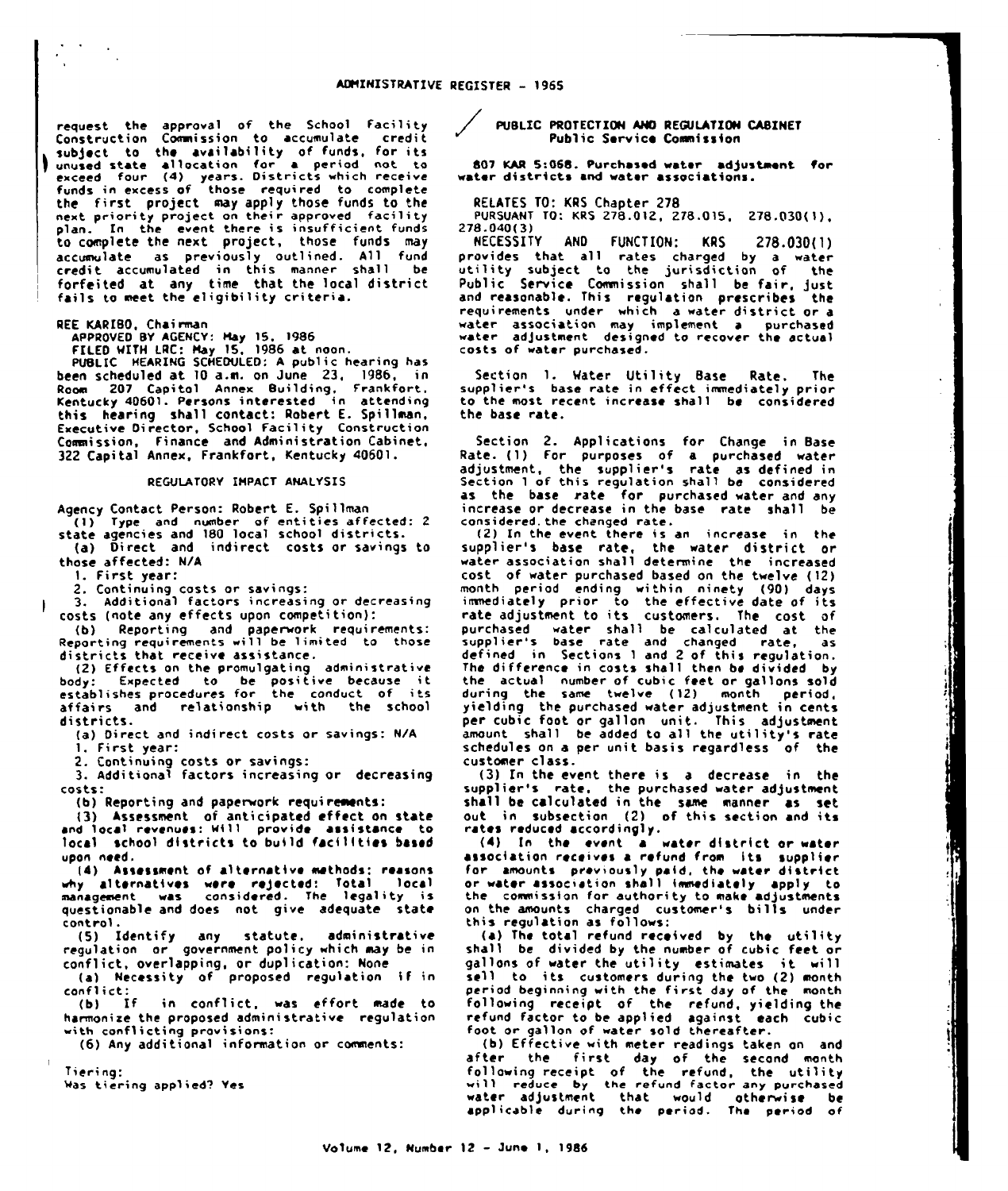reduced purchased water adjustments shall be required, if necessary, in order to most nearly<br>approximate the total amount to be refunded. The<br>water utility shall make full distribution of<br>the refund within two (2) months.

(c) In the event a water utility receives a<br>large or unusual refund, the utility may apply<br>to the commission for a deviation from the procedure for distribution of refunds specified herein.

Section 3. Filings With the Commission. (1)<br>Within twenty (20) days after any such purchased water rate adjustment, the water district or water association shall file with the commission water association short the entire construction<br>adjusted rates and information concerning the<br>water purchases and sales, upon which the adjustment was based sufficient to determine the accurateness of the calculations and application of the purchased water adjustment to its rates. Such tariffs and information shall be in substantially the form set forth in subsection<br>(2) of this section. Copies of these forms may be abtained from the commission upon request. (2) Form of purchased water adjustment filing.

> PURCHASED WATER RATE ADJUSTMENT Pursuant to KRS 278.012 and 278.015

> > (Name of Utility)

 $(Date)$ 

# (Business Mailing Address)

(Telephone Number)

1.(a) Names of all wholesale suppliers and the base rate and changed rate of each. In the event<br>the water purchased is billed by the supplier on other than a flat rate schedule, the entire rate schedule must be shown. Attach additional sheets if necessary.

| Supolier(s)         | <b>Base Rate</b> | Changed Rate |
|---------------------|------------------|--------------|
| $\mathbf{u}$<br>(2) |                  |              |
| (3)                 |                  |              |
|                     |                  |              |

(b) A copy of the supplier's notice of the changed rate showing the effective date of the increase is attached as Exhibit.

2. Twelve-month Period Upon Which Purchased Water Adjustment is Based

through Month & Year From\_ Month & Year

3. Statement of Water Purchases (Where water is purchased from more than one (1) supplier,<br>purchases from each supplier must be shown<br>separately. Where water is purchased from a<br>supplier through more than one (1) meter and<br>bills are computed individually for each met purchases should also be shown separately for each meter.)



NOTE: Revised tariff sheets must be attached<br>showing rates to be charged by the utility and<br>the effective date of such increased rates.

Signature of Utility Officer

Title

Form for filing Rate Schedules

| r u 1      |                         |  |
|------------|-------------------------|--|
|            | Community, Town or City |  |
| P.S.C. No. |                         |  |

\_ SHEET NO. \_

CANCELLING P.S.C. NO.

Name of Issuing Corp. SHEET NO.

## CLASSIFICATION OF SERVICE

RATE PER UNIT

 $\overline{1}$ 

. TITLE \_ ISSUED BY Name of Officer

Issued by authority of an Order of the Public Service Commission of Kentucky in Case No. dated \_

Section 4. Orders of the Commission. (1) Within thirty (30) days after the documents<br>required by Section 3 of this regulation are filed, the commission shall enter its order<br>either approving the rates or establishing revised rates.

(2) If the rates contained in the tariff are<br>correct and approved as filed, no further tariff forms will be required to be filed and a stamped<br>copy of the approved tariff sheet(s) shall be copy or the approved tariff sheet(s) shall be<br>rate-ad at the utility for its files. If the<br>rates are incorrect and corrected rates are<br>established by the commission, within thirty<br>(30) days of the date of the commission's setting out the rates so ordered.